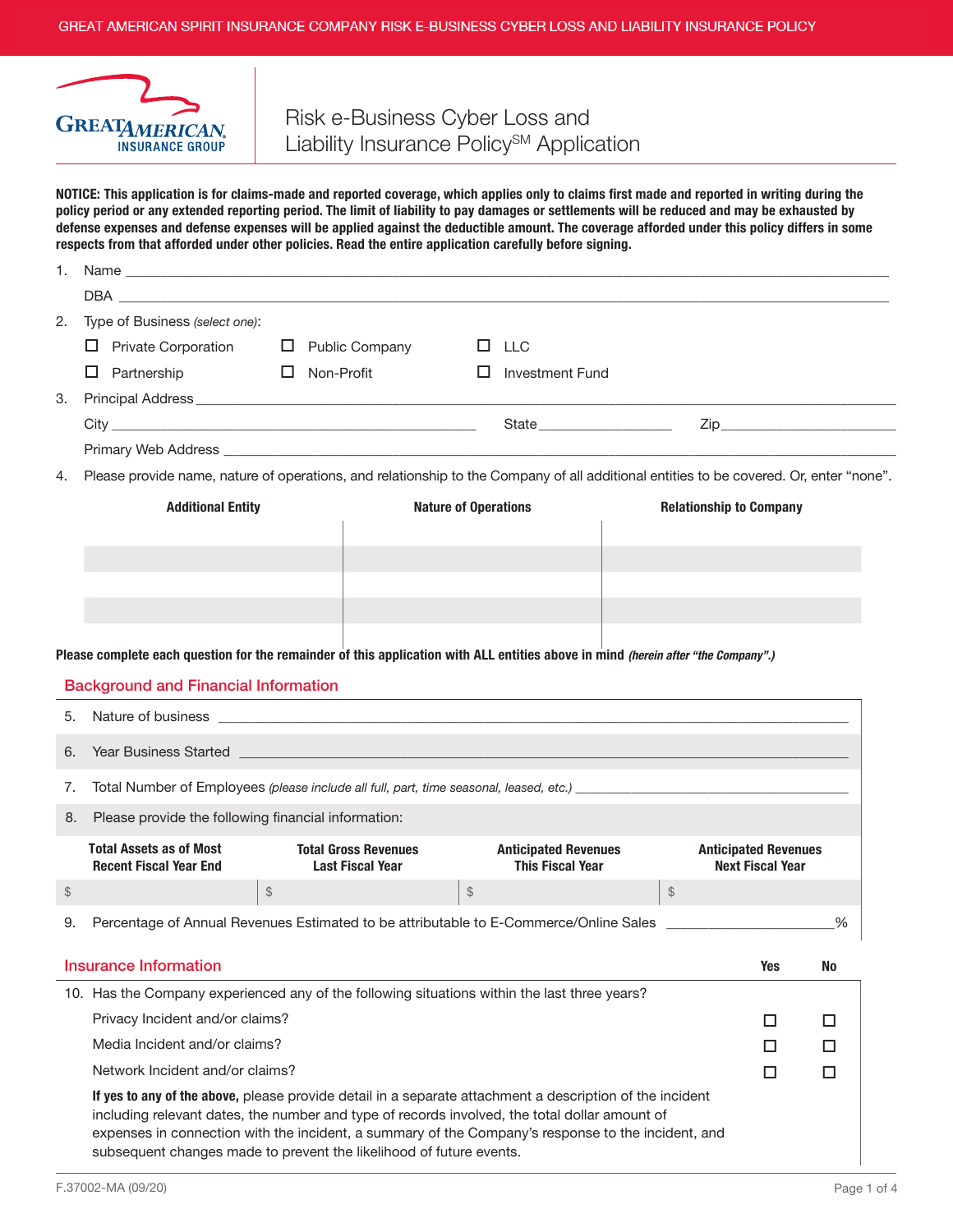|                                                                                                                                                                                                                                                                 |                                                                                                                                                                                                    | <b>Insurance Information Continued</b>                                                                                                                                      | <b>Yes</b> | No |  |  |  |
|-----------------------------------------------------------------------------------------------------------------------------------------------------------------------------------------------------------------------------------------------------------------|----------------------------------------------------------------------------------------------------------------------------------------------------------------------------------------------------|-----------------------------------------------------------------------------------------------------------------------------------------------------------------------------|------------|----|--|--|--|
| 11. Do you presently purchase Cyber Risk Insurance?                                                                                                                                                                                                             |                                                                                                                                                                                                    |                                                                                                                                                                             |            |    |  |  |  |
| If yes, please complete the following table AND skip question 12.                                                                                                                                                                                               |                                                                                                                                                                                                    |                                                                                                                                                                             |            |    |  |  |  |
|                                                                                                                                                                                                                                                                 | <b>Continuity Date</b>                                                                                                                                                                             |                                                                                                                                                                             |            |    |  |  |  |
|                                                                                                                                                                                                                                                                 |                                                                                                                                                                                                    |                                                                                                                                                                             |            |    |  |  |  |
|                                                                                                                                                                                                                                                                 |                                                                                                                                                                                                    | 12. Are you aware of any fact, circumstance, or situation involving the Company that you have reason to<br>believe will cause a Privacy Incident, Media Incident, or Claim? | □          |    |  |  |  |
| It is understood and agreed that if you responded yes to the question above, there is no coverage for any<br>Privacy Incident, Media Incident, Network Incident, or Claim based upon, arising out of, or in any way<br>involving any such fact or circumstance. |                                                                                                                                                                                                    |                                                                                                                                                                             |            |    |  |  |  |
|                                                                                                                                                                                                                                                                 |                                                                                                                                                                                                    | <b>Supplemental Questions</b>                                                                                                                                               | <b>Yes</b> | No |  |  |  |
|                                                                                                                                                                                                                                                                 |                                                                                                                                                                                                    | 13. Do you provide any kind of professional data hosting or processing and/or any kind of IT hardware or<br>software support to others?                                     | □          | □  |  |  |  |
|                                                                                                                                                                                                                                                                 |                                                                                                                                                                                                    | 14. Indicate which of the following controls you have implemented with respect to electronic funds transfers:                                                               |            |    |  |  |  |
|                                                                                                                                                                                                                                                                 | ⊔                                                                                                                                                                                                  | Callback procedures to verify funds transfer requests or changes to banking information                                                                                     |            |    |  |  |  |
|                                                                                                                                                                                                                                                                 | ப                                                                                                                                                                                                  | Dual authorization for funds transfers greater than \$2,500                                                                                                                 |            |    |  |  |  |
|                                                                                                                                                                                                                                                                 | ப                                                                                                                                                                                                  | Other (please describe)<br>and the state of the state of the state of the state of the state of the                                                                         |            |    |  |  |  |
|                                                                                                                                                                                                                                                                 |                                                                                                                                                                                                    | 15. What percent of your employees handle Company business from their personal devices (select one)?                                                                        |            |    |  |  |  |
|                                                                                                                                                                                                                                                                 | ப                                                                                                                                                                                                  | □<br>I don't know<br>□<br>Less than 25%<br>We prohibit it                                                                                                                   |            |    |  |  |  |
|                                                                                                                                                                                                                                                                 | □                                                                                                                                                                                                  | $25 - 75%$<br>□<br>More than 75%                                                                                                                                            |            |    |  |  |  |
|                                                                                                                                                                                                                                                                 | 16. a.<br>Please estimate the annual volume of each type of information you process or store, taking into<br>account both electronic and paper files as well as employee and customer information: |                                                                                                                                                                             |            |    |  |  |  |
|                                                                                                                                                                                                                                                                 | SSN, individual taxpayer ID, driver's license, passport or federal ID numbers ______________<br>ப                                                                                                  |                                                                                                                                                                             |            |    |  |  |  |
|                                                                                                                                                                                                                                                                 |                                                                                                                                                                                                    |                                                                                                                                                                             |            |    |  |  |  |
|                                                                                                                                                                                                                                                                 | ⊔                                                                                                                                                                                                  |                                                                                                                                                                             |            |    |  |  |  |
|                                                                                                                                                                                                                                                                 |                                                                                                                                                                                                    | □                                                                                                                                                                           |            |    |  |  |  |
|                                                                                                                                                                                                                                                                 | b.                                                                                                                                                                                                 |                                                                                                                                                                             | Yes        | No |  |  |  |
|                                                                                                                                                                                                                                                                 | c.                                                                                                                                                                                                 | Do you have a record retention/destruction policy in place?                                                                                                                 | □          | □  |  |  |  |
|                                                                                                                                                                                                                                                                 |                                                                                                                                                                                                    | 17. Which of the following are part of the Company's privacy and network security programs (select all that apply)?                                                         |            |    |  |  |  |
|                                                                                                                                                                                                                                                                 | ப                                                                                                                                                                                                  | Physical controls on access to computer systems and sensitive documents                                                                                                     |            |    |  |  |  |
|                                                                                                                                                                                                                                                                 | ப                                                                                                                                                                                                  | Password protection on company devices                                                                                                                                      |            |    |  |  |  |
|                                                                                                                                                                                                                                                                 | □                                                                                                                                                                                                  | Employee security awareness training                                                                                                                                        |            |    |  |  |  |
|                                                                                                                                                                                                                                                                 | ப                                                                                                                                                                                                  | Documented regulatory compliance programs (i.e. HIPAA and GLBA compliance)                                                                                                  |            |    |  |  |  |
|                                                                                                                                                                                                                                                                 | ப                                                                                                                                                                                                  | Multi-Factor Authentication for remote access to email and both internal and external systems                                                                               |            |    |  |  |  |
|                                                                                                                                                                                                                                                                 | ப                                                                                                                                                                                                  | Up-to-date, active firewall and anti-virus software                                                                                                                         |            |    |  |  |  |
|                                                                                                                                                                                                                                                                 | 18. The Company backs up its primary mission critical systems and data assets:<br>At least daily/nightly                                                                                           |                                                                                                                                                                             |            |    |  |  |  |
|                                                                                                                                                                                                                                                                 | □                                                                                                                                                                                                  | □                                                                                                                                                                           |            |    |  |  |  |
|                                                                                                                                                                                                                                                                 | □                                                                                                                                                                                                  | □                                                                                                                                                                           |            |    |  |  |  |
| Remotely and securely<br>If no, please provide business continuity plan.                                                                                                                                                                                        |                                                                                                                                                                                                    |                                                                                                                                                                             |            |    |  |  |  |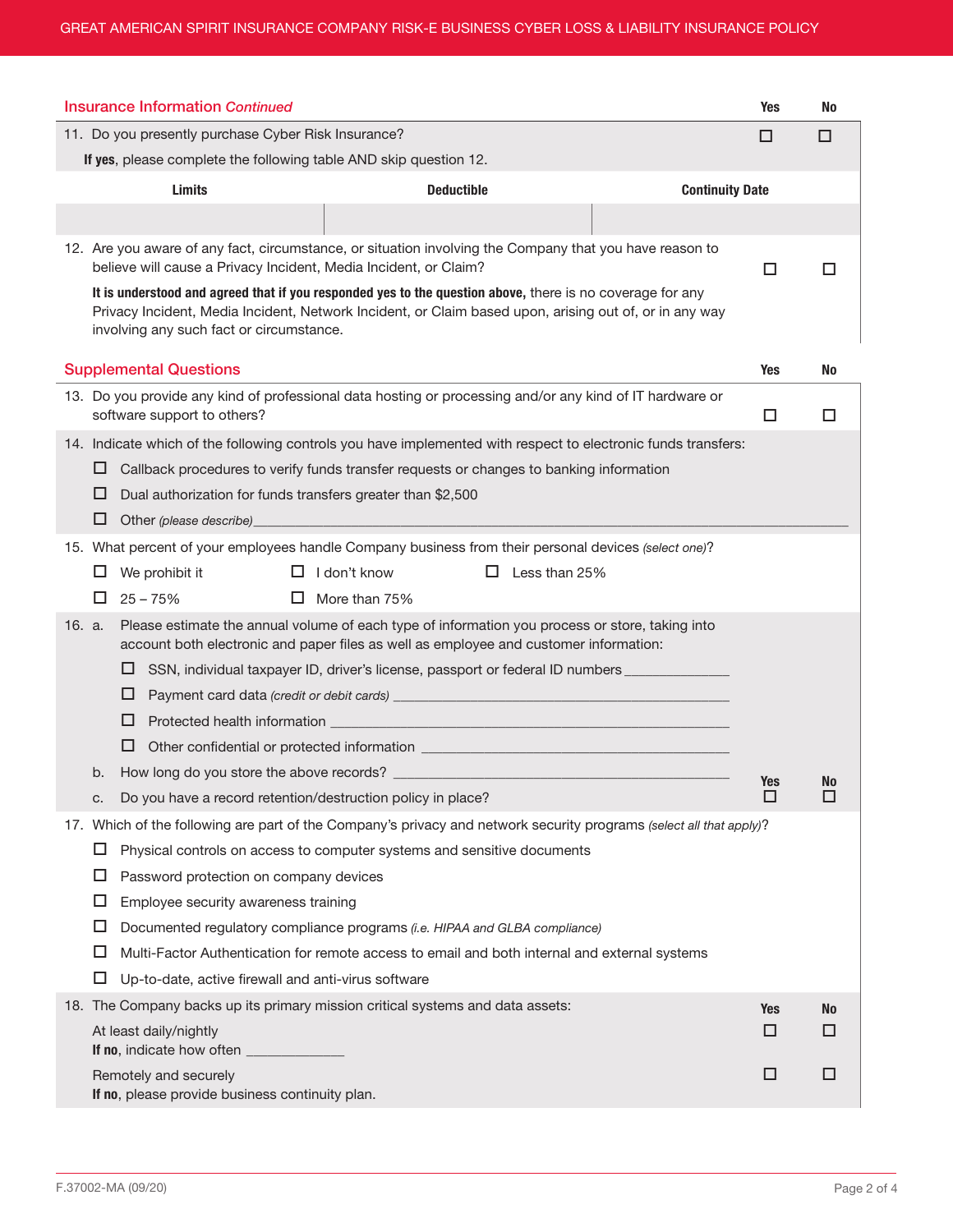| <b>Supplemental Questions Continued</b>                                                             |   |                                                                                                                                                                                               |  |                                                                                                             |   |                |  |       |            |           |
|-----------------------------------------------------------------------------------------------------|---|-----------------------------------------------------------------------------------------------------------------------------------------------------------------------------------------------|--|-------------------------------------------------------------------------------------------------------------|---|----------------|--|-------|------------|-----------|
| 19. Are you compliant with the Payment Card Industry Data Security Standard (PCI-DSS) (select one)? |   |                                                                                                                                                                                               |  |                                                                                                             |   |                |  |       |            |           |
|                                                                                                     | □ | Yes                                                                                                                                                                                           |  | <b>No</b>                                                                                                   |   |                |  |       |            |           |
|                                                                                                     | H | I don't know                                                                                                                                                                                  |  | We do not process ANY payment card transactions                                                             |   |                |  |       | <b>Yes</b> | <b>No</b> |
|                                                                                                     |   | 20. Does the Company maintain a formal program for evaluating the security posture of its vendors?                                                                                            |  |                                                                                                             |   |                |  |       | □          | □         |
|                                                                                                     |   | 21. The Company's policy regarding the encryption of confidential data (including but not limited to PII) is that such data should<br>be Encrypted (select one):                              |  |                                                                                                             |   |                |  |       |            |           |
|                                                                                                     | ப | Never/we do not encrypt                                                                                                                                                                       |  |                                                                                                             |   |                |  |       |            |           |
|                                                                                                     | ப | Within our network only                                                                                                                                                                       |  |                                                                                                             |   |                |  |       |            |           |
|                                                                                                     | ப | Within our network and within the cloud                                                                                                                                                       |  |                                                                                                             |   |                |  |       |            |           |
|                                                                                                     | ப | Within our network, and the cloud, and on mobile devices <i>(i.e. smartphones)</i>                                                                                                            |  |                                                                                                             |   |                |  |       |            |           |
|                                                                                                     | □ |                                                                                                                                                                                               |  | Within our networks, the cloud, mobile devices, and removable/transportable storage media (i.e. USB drives) |   |                |  |       |            |           |
|                                                                                                     |   | 22. Who monitors the Company's networks for intrusions or other unusual activity (select one)?                                                                                                |  |                                                                                                             |   |                |  |       |            |           |
|                                                                                                     | □ | Nobody/we do not monitor                                                                                                                                                                      |  |                                                                                                             |   |                |  |       |            |           |
|                                                                                                     | ப | Somebody in the Company's IT department                                                                                                                                                       |  |                                                                                                             |   |                |  |       |            |           |
|                                                                                                     | □ | A third party/managed security provider                                                                                                                                                       |  |                                                                                                             |   |                |  |       |            |           |
|                                                                                                     | ⊔ |                                                                                                                                                                                               |  | Somebody in the Company's IT department AND a third party/managed security provider                         |   |                |  |       |            |           |
|                                                                                                     |   | 23. When did the Company last have a comprehensive (i.e. inclusive of vulnerability scanning and penetration testing) network<br>security assessment conducted by a third party (select one)? |  |                                                                                                             |   |                |  |       |            |           |
|                                                                                                     | П | Last 6 months                                                                                                                                                                                 |  | Last 18 months                                                                                              | □ | Last 36 months |  | Never |            |           |
|                                                                                                     |   | 24. The Company's attempts to mitigate its exposure to media liability by using the following controls (select all that apply):                                                               |  |                                                                                                             |   |                |  |       |            |           |
|                                                                                                     | □ | Obtaining all necessary rights to use third party content                                                                                                                                     |  |                                                                                                             |   |                |  |       |            |           |
|                                                                                                     | □ | Social media policy                                                                                                                                                                           |  |                                                                                                             |   |                |  |       |            |           |
|                                                                                                     | ப | Take-down procedures                                                                                                                                                                          |  |                                                                                                             |   |                |  |       |            |           |
|                                                                                                     | ப | Legal review of all materials                                                                                                                                                                 |  |                                                                                                             |   |                |  |       |            |           |

# Fraud Warnings

Alabama, Arkansas, District of Columbia, Louisiana, Maryland, New Mexico, Rhode Island, West Virginia: Any person who knowingly *(or willfully)\** presents a false or fraudulent claim for payment of a loss or benefit or knowingly *(or willfully)\** presents false information in an application for insurance is guilty of a crime and may be subject to fines and confinement in prison. *\*Applies in MD Only.*

Colorado: It is unlawful to knowingly provide false, incomplete, or misleading facts or information to an insurance company for the purpose of defrauding or attempting to defraud the company. Penalties may include imprisonment, fines, denial of insurance and civil damages. Any insurance company or agent of an insurance company who knowingly provides false, incomplete, or misleading facts or information to a policyholder or claimant for the purpose of defrauding or attempting to defraud the policyholder or claimant with regard to a settlement or award payable from insurance proceeds shall be reported to the Colorado Division of Insurance within the Department of Regulatory Agencies.

Florida and Oklahoma: Any person who knowingly and with intent to injure, defraud, or deceive any insurer files a statement of claim or an application containing any false, incomplete, or misleading information is guilty of a felony *(of the third degree)\**. *\*Applies in FL Only.*